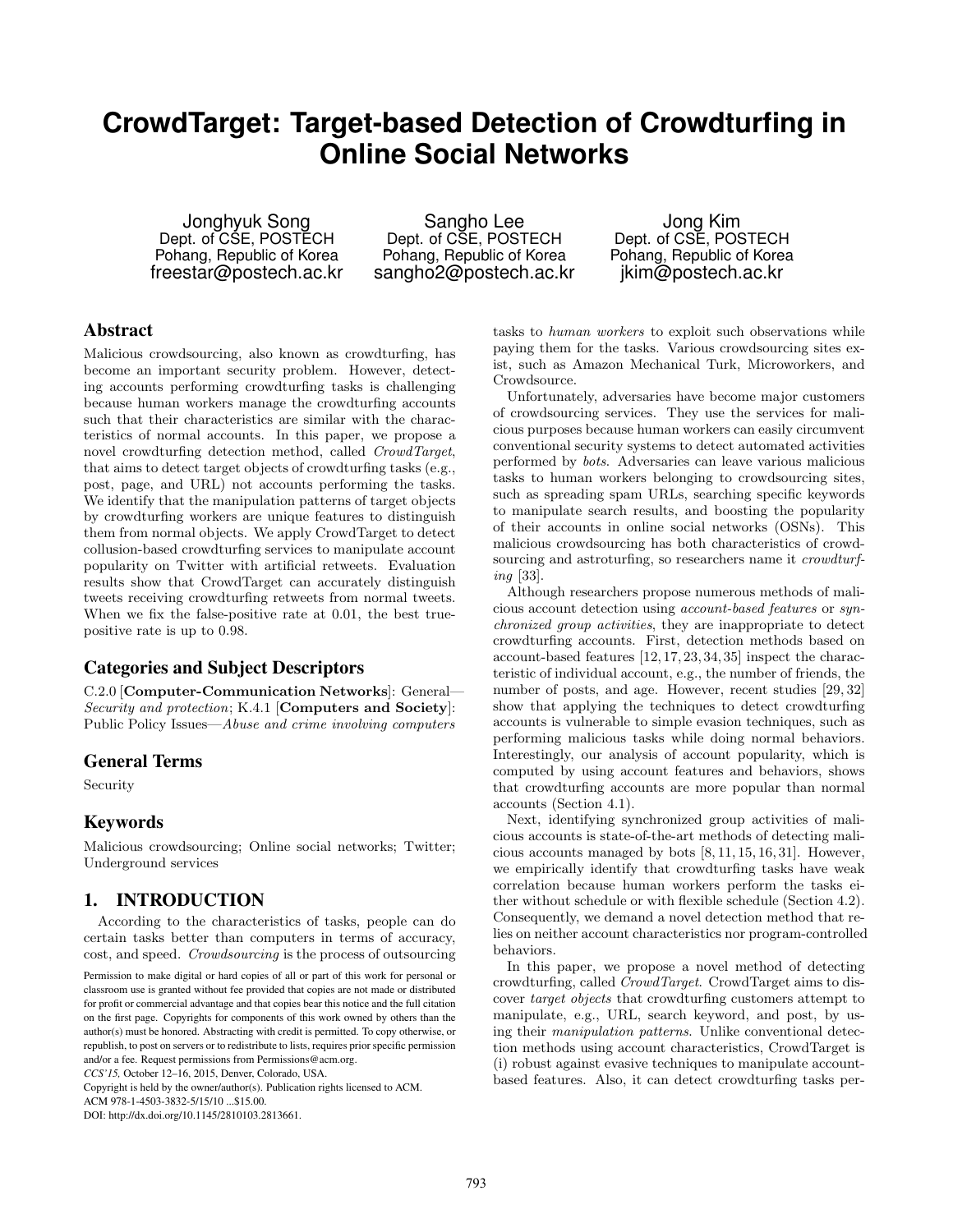formed by (ii) new accounts or (iii) casual workers who occasionally participate in crowdturfing tasks.

Among numerous crowdturfing services aiming at various services, we apply CrowdTarget to collusion-based crowdturfing services that manipulate account popularity on Twitter by using artificial retweets. Our goal is to distinguish between tweets receiving retweets from crowdturfing accounts (we name them crowdturfing tweets) and tweets receiving retweets from normal accounts.

We first analyze the differences in retweet patterns of the three tweet groups: normal, crowdturfing, and blackmarket tweet groups. From the analysis, we find four new retweet-based features that allow us to distinguish crowdturfing tweets from others: (i) retweet time distribution, (ii) the ratio of the most dominant application, (iii) the number of unreachable retweeters, and (iv) the number of received clicks. The first feature, retweet time distribution, consists of four sub-features: mean, standard deviation, skewness, and kurtosis.

Next, we build three classification models, Ada Boost, Gaussian naïve Bayes, and  $k$ -nearest neighbors, by using the retweet-based features and evaluate them with our groundtruth dataset. Evaluation results show that CrowdTarget can accurately distinguish crowdturfing tweets from normal tweets; the true-positive rate (TPR) is 0.98 when the falsepositive rate (FPR) is 0.01 with the k-nearest neighbor algorithm.

In summary, the main contributions of this paper are as follows:

- New detection approach. We detect crowdturfing by analyzing not the characteristics of its accounts but the characteristics of its targets. In this paper, the targets are tweets and the crowdturfing task retweets the tweets. To the best of our knowledge, this is the first approach that detects crowdturfing by using the targets.
- In-depth analysis. We analyze retweets generated by three account groups: normal, crowdturfing, and black market. This analysis provides insight to understand each group's behaviors.
- High accuracy. The accuracy of our method is very high. When we fix the false-positive rate at 0.01, the true-positive rate is up to 0.98.

The remainder of this paper is organized as follows. In Section 2 we compare black-market sites and crowdturfing sites. In Section 3 we explain the details of our dataset. In Section 4 we analyze the characteristics of crowdturfing workers. In Section 5 we introduce the unique features of crowdturfing targets. In Section 6 we explain how we use the features to construct our classifiers and evaluate their accuracy. In Section 7 we discuss the robustness of our features. In Section 8 we introduce related studies. Lastly, we conclude this paper in Section 9.

## 2. BACKGROUND

In this section, we explain black-market sites and crowdturfing sites for OSNs. Their main difference is that the black-market sites only sell malicious services, whereas the crowdturfing sites not only sell malicious services but also encourage the participation of users in conducting malicious activities.



Figure 1: Procedure of OSN boosting in a collusionbased crowdturfing service. A customer C posts a task on the service  $S$ . A worker  $W$  performs the task on  $S$  and  $S$  relays  $W$ 's actions to the target OSN.  $C$ finally pays virtual money for the tasks that  $W$  has conducted.

#### 2.1 Black-market Site for OSNs

Black-market sites are proposed to satisfy people's desire: promoting their popularity in OSNs. The sites provide various services for the goal, e.g., increasing the number of followers, likes, and comments. According to the price, they offer various plans with deadlines, e.g., \$39 for gaining 2,500 Twitter followers within 48 hours.

To provide malicious services, black-market sites usually operate a large number of bots to perform many tasks by deadlines. They strive to develop bot accounts that closely resemble normal accounts because (i) they want to prevent security teams of OSNs from suspending their accounts and (ii) their customers want to have human-like followers to make the popularity of their accounts more realistic.

Although bot accounts resemble normal accounts, they inevitably have synchronized group activities because they should perform the same tasks by deadlines. Therefore, recent studies try to detect bot accounts in OSNs by discovering their synchronized group activities [8, 11, 15, 16, 31]. In Section 4, we also observe synchronized group activities of black-market accounts.

## 2.2 Crowdturfing Sites for OSNs

Recently, collusion-based crowdturfing services specialized for OSN boosting have appeared, e.g., addmefast.com [1] and traffup.net [6]. In these services, users exchange their efforts to achieve their goals, such as increasing the number of Twitter followers and retweets, the number of Instagram comments, and the number of Facebook likes. Figure 1 shows the procedure of OSN boosting in such services.

- $\Phi$  A customer C posts an object (e.g., tweet and page) to be manipulated to a crowdturfing service and specifies a reward (e.g., an amount of virtual money).
- $\Phi$  A worker W performs boosting tasks on the crowdturfing service (e.g., click an RT button).
- ③ The crowdturfing service relays the boosting tasks to the target OSN.
- $\Phi$  The crowdturfing service transfers C's virtual money to W.

The collusion-based crowdturfing service simplifies the process of boosting for both workers and customers. In a con-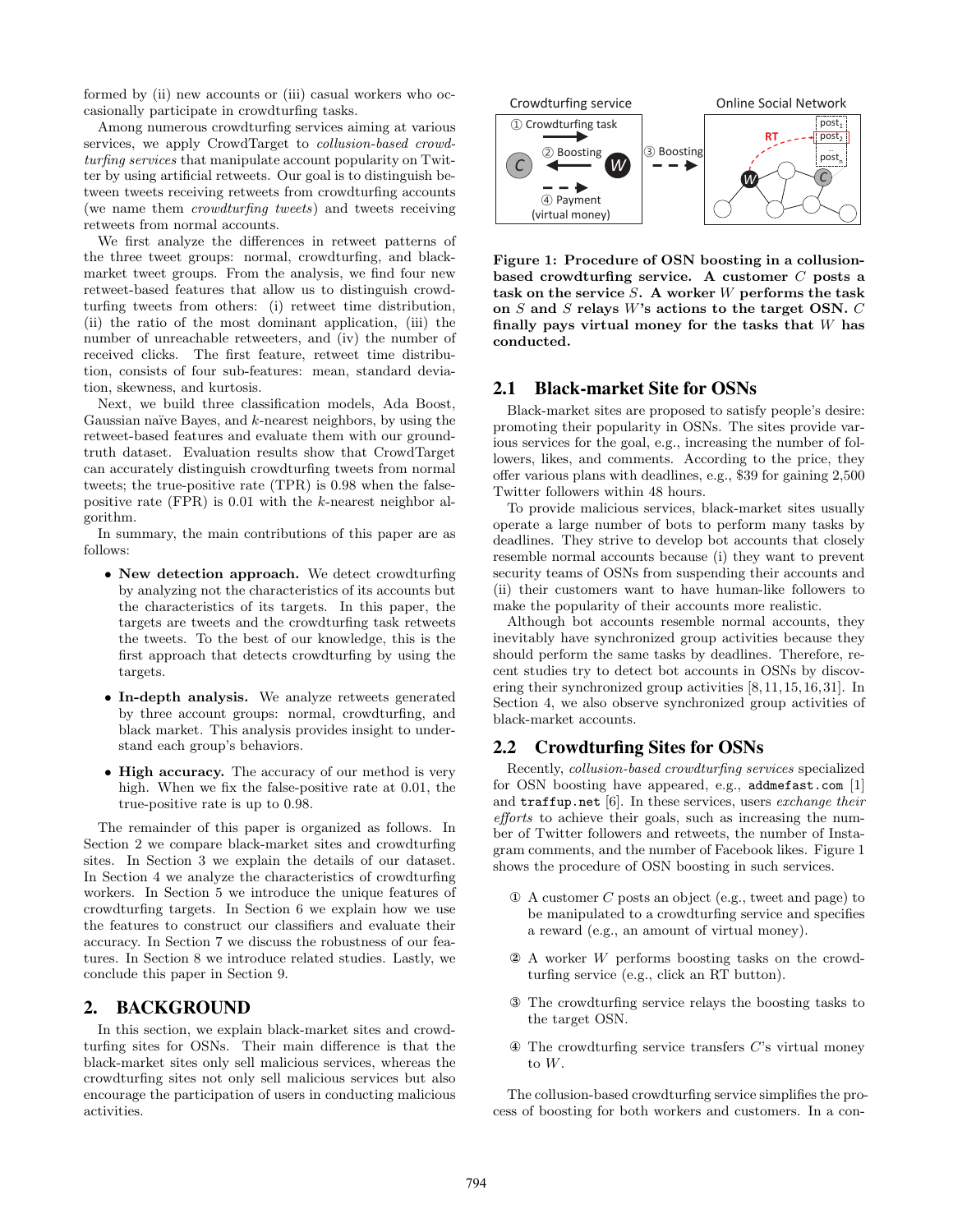|  |  |  | Table 1: The dataset |
|--|--|--|----------------------|
|--|--|--|----------------------|

| Dataset      |        |           | $\#\text{T}$ weets $\#\text{Returns} \#\text{Returns}$ |
|--------------|--------|-----------|--------------------------------------------------------|
| Normal       |        |           |                                                        |
| Without URL  | 10,318 | 914,974   | 390,275                                                |
| With URL     | 15,248 | 1,941,482 | 1,149,563                                              |
| Total        | 25,566 | 2,856,456 | 1,412,632                                              |
| Crowdturfing |        |           |                                                        |
| Without URL  | 4,531  | 576,033   | 115,657                                                |
| With URL     | 14,867 | 1,866,843 | 110,295                                                |
| Total        | 19,398 | 2,442,876 | 190,800                                                |
| Black-market |        |           |                                                        |
| Total        | 282    | 71,858    | 41,829                                                 |

ventional crowdsourcing service, a worker performs the boosting in the target OSN and customers should examine whether the worker has done the task properly. However, the collusionbased crowdturfing service automates the procedures of workers and customers. When a user signs up the crowdturfing service, the user authorizes the crowdturfing service's application that manages and monitors overall boosting tasks. The application monitors how crowdturfing workers perform certain boosting tasks at the crowdturfing service and relays the tasks to the target OSN. Thus, the service can be convinced that the boosting tasks are done properly. This convenient procedure makes workers easily perform many crowdturfing tasks.

Based on the analysis results in Section 4, we are convinced that workers of collusion-based crowdturfing services are either real humans or advanced human-like bots. Unlike casual bots, the crowdturfing workers are more popular than normal accounts and do not have synchronized group activities. Therefore, the conventional bot detectors cannot detect the crowdturfing accounts.

## 3. DATA COLLECTION

In this section, we explain our ground-truth tweets collected from three sources: Twitter, crowdturfing sites, and black-market sites. We only consider tweets that received ≥ 50 retweets because a small number of retweets cannot manipulate the popularity of accounts. Note that every black-market site analyzed assures  $\geq 50$  retweets, so this treatment is acceptable. Also, every tweet we collected was created between November 2014 and February 2015. Table 1 summarizes our dataset.

## 3.1 Ground-truth Tweets

Normal tweets on Twitter. We collected normal tweets from Twitter. We regarded a tweet as a normal tweet if it was created by a verified Twitter account that has  $\geq 100,000$ followers. We randomly selected 1,044 verified Twitter accounts that satisfy the requirements and monitored their timeline to collect tweets and retweets.

Crowdturfing tweets. We collected crowdturfing tweets from nine different crowdturfing sites. We registered at the crowdturfing sites and retrieved tasks requesting retweets posted on the sites.

Black-market tweets. We collected black-market tweets from five different black-market sites, e.g., retweets.pro [4] and socialshop.co [5]. We first wrote 282 tweets containing URLs by using our fake Twitter accounts. Then, we registered at the black-market sites and purchased retweets for our tweets. On average, we paid \$5.6 for 100 retweets and \$13.4 for 1,000 retweets. All black-market sites provided the retweets about a day.

## 3.2 Methods to Collect Retweets

We explain our approach to collect retweets. Although Twitter provides a REST API to retrieve retweets that a tweet received (statuses/retweets), this API only returns up to 100 latest retweets. Our objective is to collect as many retweets for each target tweet as possible. We take two approaches to achieve it. First, for a target tweet recently posted, we use a streaming API to monitor retweets it will receive in the next three days. Second, for a target tweet posted in the past, we use a Twitter search function to find as many retweets of the target tweet as possible.

#### 3.3 Ethics

In this study, we have encountered several legal and ethical problems on experimenting and collecting data. We referenced Thomas et al. [25]'s approach to ethically study underground services. We designed our data collection and subsequent experiments to follow the exemption guideline from a formal review of the institutional review board (IRB) of our institute.

First, we have not collected any data that can be used to distinguish individual subjects. We deleted detailed personal information (e.g., names and profiles) that were unrelated to our experiments.

Second, to minimize our effects to underground services, we only retrieved public tasks posted on crowdturfing sites and purchased a small number of retweets from black-market sites. Further, we neither attempted to inspect who operate such services nor contacted them via other channels.

Third, to avoid the negative effects of using black-market services against Twitter and its users, we deleted our fake accounts right after receiving and collecting purchased retweets. Since we made our fake accounts only follow each other and post tweets with harmless and meaningless contents, legitimate users would rarely see or retweet our tweets.

#### 4. CROWDTURFING WORKERS

In this section, we analyze crowdturfing workers to know whether they are humans, bots, or something else. We check two sets of features: account popularity and synchronized group activity.

#### 4.1 Account Popularity

We compare the popularity of crowdturfing accounts on Twitter with other account groups by using three features: follower to following ratio, the number of received retweets per tweet, and Klout score [3] (Figure 2). First, we measure the ratio of the number of followers to the number of followings in each account group. Figure 2a shows that approximately 70% of the crowdturfing accounts have a larger number of followers than followings; this ratio is much higher than the normal (37%) and black-market account groups  $(20\%)$ .

Second, we check the tweets of each account group to know how many times they are retweeted (Figure 2b). We observe that tweets posted by crowdturfing accounts are more frequently retweeted than tweets posted by normal or black-market account groups. Approximately 43% of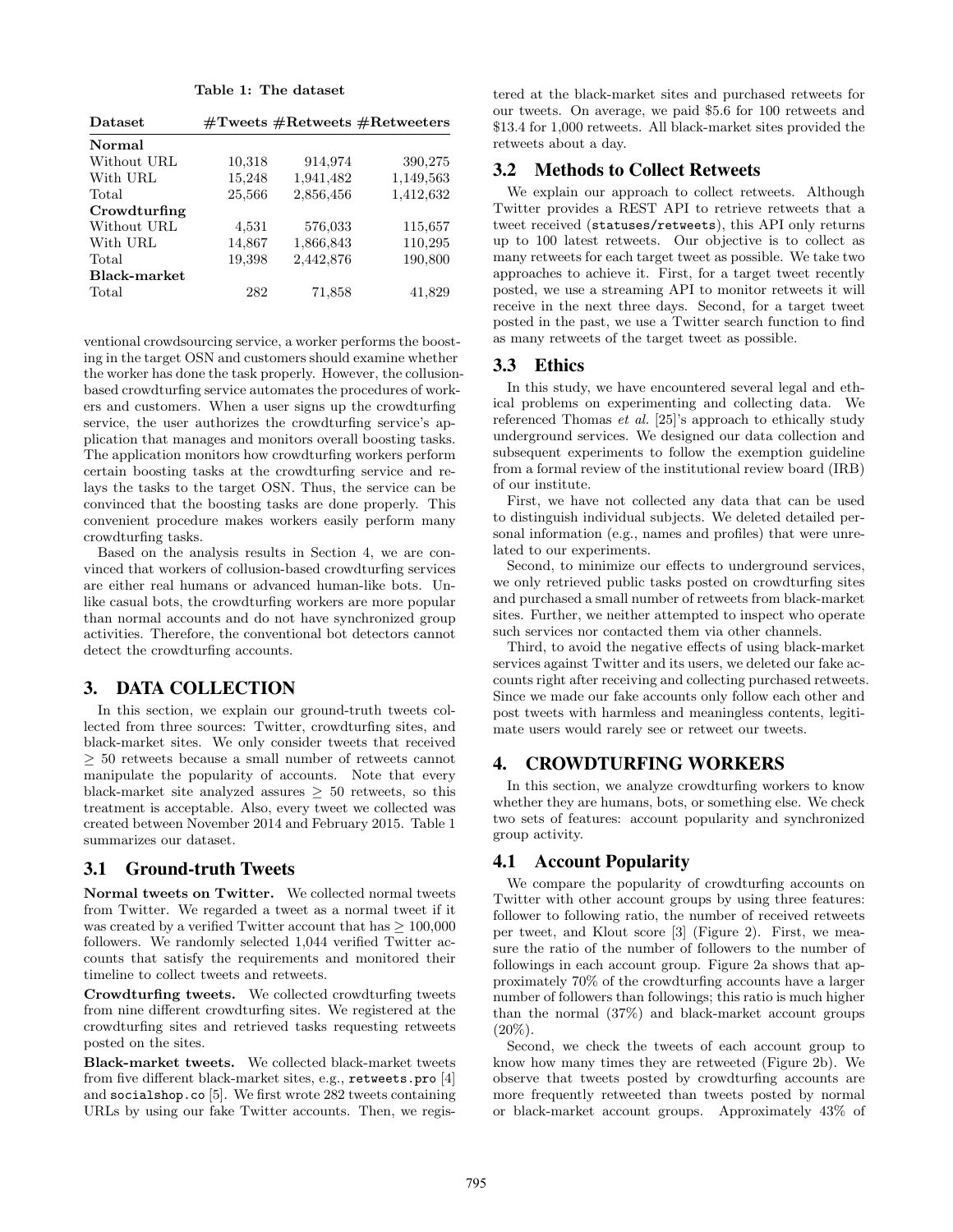

(a) The ratio of the number of followers to the number of followings



(b) The number of retweets for each account's tweets



Figure 2: Social popularities of the three account groups: normal, crowdturfing, and black-market account groups. Crowdturfing accounts are more popular than normal and black-market accounts.

tweets posted by crowdturfing accounts are retweeted more than once. In contrast, 5% of tweets posted by normal ac-



(a) Following similarity between every two accounts



(b) Retweet similarity between every two accounts

Figure 3: Synchronized group activities of the three account groups: normal, crowdturfing, and blackmarket account groups. Crowdturfing and normal accounts have similar patterns.

counts and 4% of tweets posted by black-market accounts are retweeted more than once.

Third, we query Klout scores of the three account groups, which is a popular OSN influence score. Figure 2c shows that crowdturfing accounts have a higher Klout score than those of other groups. The median Klout score of the crowdturfing accounts is 41. In contrast, the median Klout scores of the normal accounts and black-market accounts are 33 and 20, respectively.

Consequently, we are convinced that crowdturfing accounts successfully boost their popularity by gaining followers and retweets from crowdturfing services. They differ from blackmarket accounts and resemble influential users in OSNs.

## 4.2 Synchronized Group Activity

Next, we aim to identify whether crowdturfing accounts have synchronized group activities. We use two measures to check it: following similarity and retweet similarity.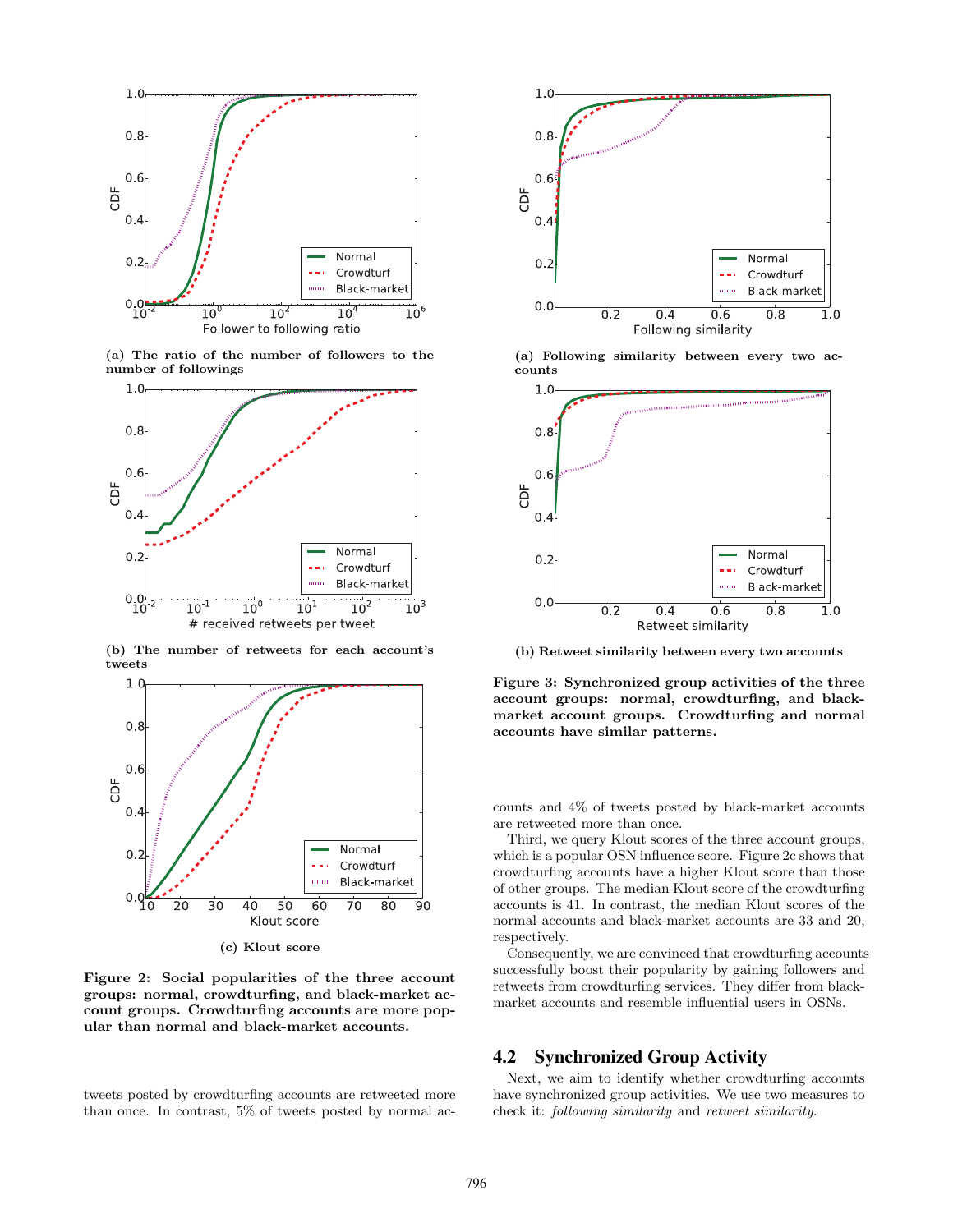Following similarity. We define the following similarity  $F_{sim}$  between two accounts  $u_i$  and  $u_j$  as follows:

$$
F_{sim}(u_i, u_j) = \frac{|F(u_i) \cap F(u_j)|}{|F(u_i) \cup F(u_j)|},
$$

where  $F(u_i)$  is a set of  $u_i$ 's followings. We compute the following similarity between two accounts only when at least one of their retweets originate from the same tweets. Figure 3a shows that the crowdturfing and normal account groups have the same pattern: low following similarities. In contrast, the black-market account group has the highest following similarity.

Retweet similarity. To compute the retweet similarity, we first define a set of retweets of  $u_i$ ,  $RT(u_i)$ , as follows:

$$
RT(u_i) = \{(u_i, T_1, tid_1), (u_i, T_2, tid_2), \ldots, (u_i, T_n, tid_n)\},\
$$

where  $T_i$  represents retweet time and  $tid_i$  is the ID of a tweet retweeted by  $u_i$ . A retweet  $(u_i, T_k, tid_k)$  in  $RT(u_i)$  is matched with another retweet  $(u_i, T_l, tid_l)$  in  $RT(u_i)$  if they satisfy the following two properties:

- 1. The two retweets are for the same tweet:  $tid_k = tid_l$ .
- 2. The two retweets are created within a threshold time window:  $|T_k - T_l| \leq T_{threshold}$ .

Based on the definitions, we compute the retweet similarity  $RT_{sim}$  between two accounts  $u_i$  and  $u_j$  as follows:

$$
RT_{sim}(u_i, u_j) = \frac{|RT(u_i) \cap RT(u_j)|}{|RT(u_i) \cup RT(u_j)|}.
$$

Figure 3b shows the statistics of the retweet similarities of the three account groups. We observe that the crowdturfing and normal account groups have the same pattern: low retweet similarities. In contrast, the black-market account group has the highest retweet similarity.

Consequently, we confirm that the crowdturfing account group shows no or weakly synchronized group activity. Thus, we should not rely on conventional detection methods using synchronized group activity to detect them.

#### 5. CROWDTURFING TARGETS

In this section, we analyze the characteristics of crowdturfing targets on Twitter: tweets receiving artificial retweets generated by crowdturfing workers. Note that all characteristics explained in this section were never considered in previous work and we will use all of them to build our classifiers explained in Section 6.

#### 5.1 Retweet Time Distribution

We first consider the time distribution of retweets that a tweet received. Our key insight is that the time pattern of artificial retweets differs from that of normal retweets. Figure 4 shows example retweet time distributions of normal, crowdturfing, and black-market tweets. We have counted the number of retweets generated every hour from the creation of the individual tweets. Figure 4a shows that the normal tweet is intensively retweeted within a few hours after posting, and number of retweets decreases as time goes on. In contrast, Figure 4b shows that the crowdturfing tweet is constantly retweeted because the tweet is continuously exposed to crowdturfing workers as long as it is posted on crowdturfing services. In the black-market case (Figure 4c),



(c) Black-market tweet



a large number of retweets are generated within a certain time period, and no other retweet is generated later.

To extract features from the retweet time distribution, we use four popular measures to figure out the shape of a distribution.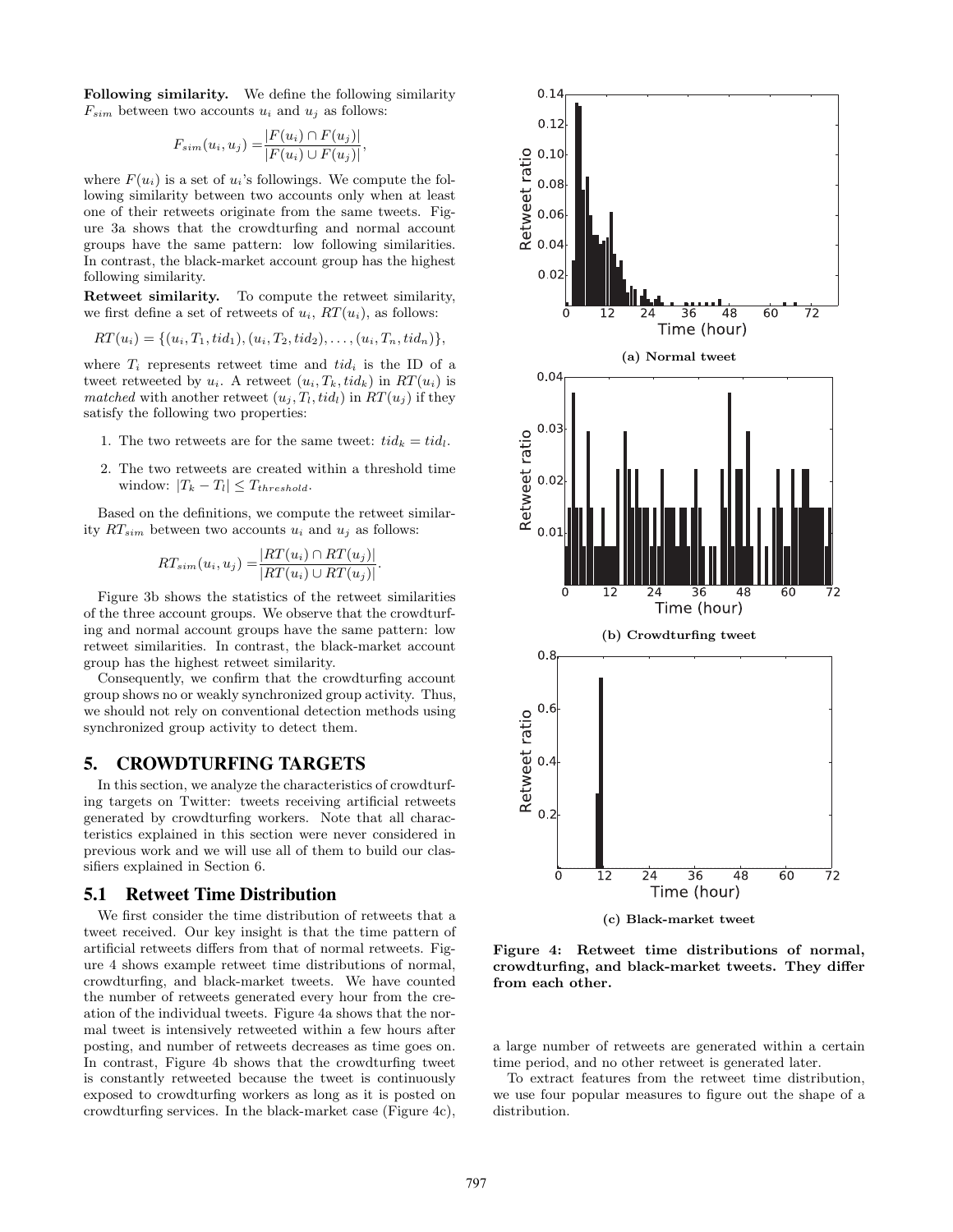

Figure 5: Statistical characteristics of retweet time distribution. The characteristics of normal, crowdturfing, and black-market retweets differ from each other.

#### *5.1.1 Mean*

We use the mean of a retweet time distribution to know the average time difference between posting and retweeting. The mean retweet time of a normal tweet is usually smaller than that of a crowdturfing tweet. The mean retweet time of a black-market tweet depends on when bots begin to operate; usually, they perform retweets as soon as possible to satisfy their customers.

Figure 5a shows the mean retweet time of the three groups. The mean retweet time of the crowdturfing tweets is larger than other groups, since they are continuously retweeted. Also, approximately 90% of the black-market tweets, 60% of the normal tweets, and 20% of the crowdturfing tweets receive 50% of their retweets within 24 hours. Therefore, we decide to use the mean of a retweet time distribution as a feature.

#### *5.1.2 Standard deviation*

We use the standard deviation of a retweet time distribution to know how many retweets are generated around the mean time. Crowdturfing retweets are evenly distributed such that their standard deviation is larger than those of normal and black-market tweets.

Figure 5b shows the standard deviation of the retweet time distribution of the three groups. The crowdturfing tweets have higher standard deviation than other groups. Further, the smallest standard deviation of the black-market tweets shows that most of them are retweeted around the mean time. Therefore, we decide to use the standard deviation of a retweet time distribution as a feature.

#### *5.1.3 Skewness*

We use the skewness of a retweet time distribution to know when a tweet is mostly retweeted. Skewness is a measure of the asymmetry of the distribution. Positive skewness means that the right side tail of the distribution is longer than the left side. In contrast, negative skewness means that the tail on the left side is longer than the right side.

Figure 5c shows the skewness of retweet time distributions of the three groups. Most of the crowdturfing tweets have near-zero skewness, which implies that they are evenly retweeted. In contrast, the skewness of the normal tweets is larger than zero, which implies that the number of retweets they receive gradually decreases as time goes on. Skewness of black-market tweets depends on how the black-market services operate their bots. Most of the black-market tweets collected have negative skewness, implying that the num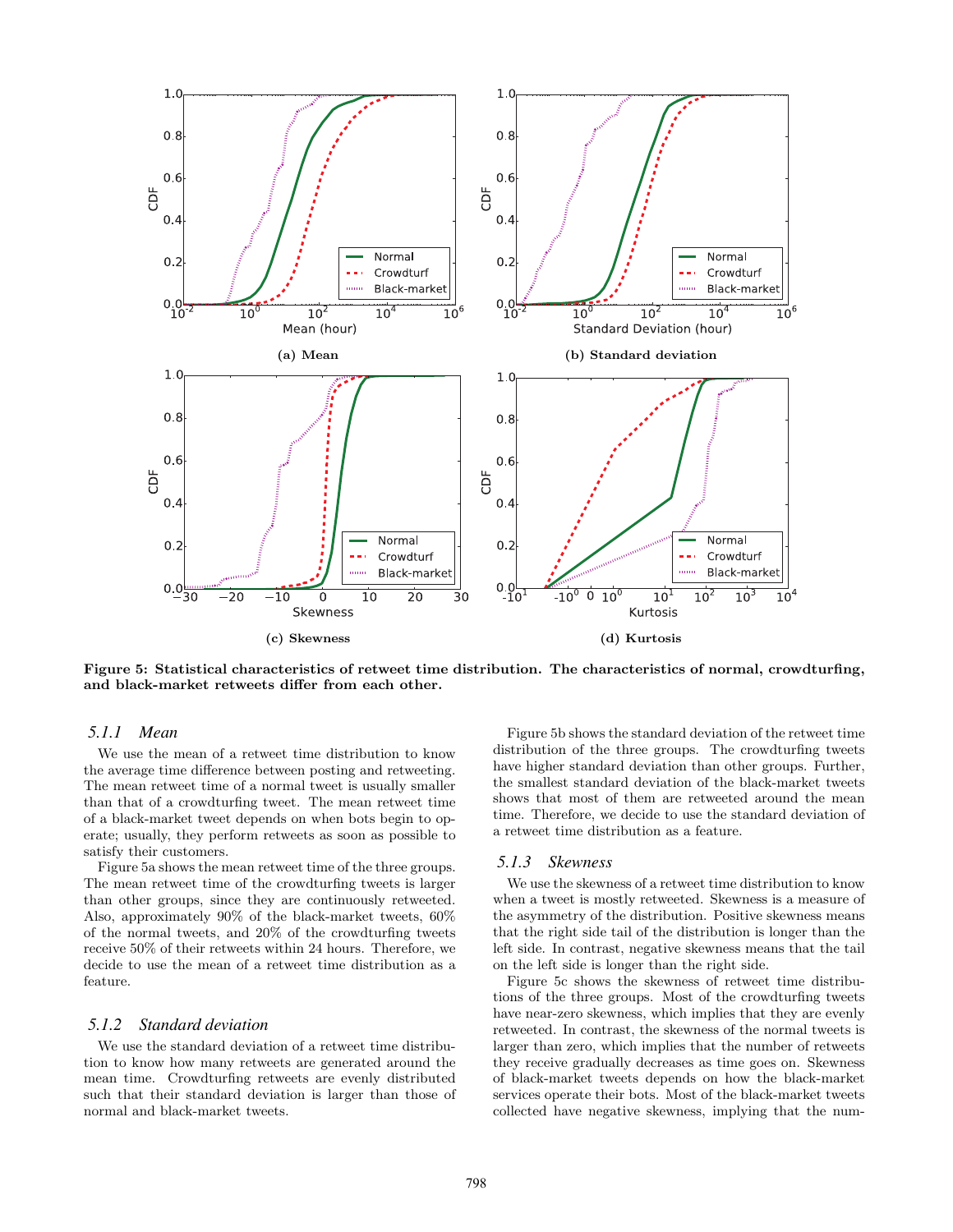ber of retweets gradually increases at first, but suddenly decreases later. Thus, we decide to use the skewness of a retweet time distribution as a feature.

#### *5.1.4 Kurtosis*

We use the kurtosis of a retweet time distribution to know the intensity of retweets within a short time period. Kurtosis is a measure of the peakedness of the distribution. If a distribution is sharper than the normal distribution, its kurtosis is positive. In contrast, if a distribution is flatter than the normal distribution, its kurtosis is negative. Note that the kurtosis of the normal distribution is zero.

Figure 5d shows that the crowdturfing tweets have the lowest kurtosis among the three groups, i.e., their retweets are evenly distributed. The kurtosis of the normal tweets is much higher than that of the crowdturfing tweets because, usually, a normal retweet time distribution has a peak around the posting time. The black-market tweets have the highest kurtosis because black-market services should generate a number of retweets within a given deadline [11]. Consequently, we decide to use the kurtosis of a retweet time distribution as a feature.

## 5.2 Twitter Application

We find that most of the collusion-based crowdturfing services have third-party Twitter applications to generate retweets. Their web sites provide custom interfaces for workers to easily create retweets for tweets of crowdturfing customers. Therefore, for each tweet receiving retweets, we compute the ratio of the number of the retweets generated by the most dominant application to the total number of retweets.

Figure 6 shows the ratio distributions of the dominant applications used to generate retweets. We found that dominant applications generated approximately 90% of the crowdturfing retweets and approximately 99% of the black-market retweets on average. In contrast, dominant applications generated approximately 40% of the normal retweets on average. Therefore, the ratio of the dominant applications can be a feature of crowdturfing tweets.

## 5.3 Unreachable Retweeter

We observe that most retweeters of a crowdturfing tweet do not follow the user who posts the tweet because crowdturfing services promote the tweet to unspecified individuals without considering their friendships on Twitter. But, in general, a tweet is propagated between users who are connected with each other on Twitter. Thus, retweeters are usually connected to a posting user by follower-following relationships.

To attest the observation, we measure how many retweeters are unreachable to posting users on Twitter. Figure 7 shows that approximately 80% of the crowdturfing tweets have over  $80\%$  of unreachable retweeters. In contrast, less than 10% of normal tweets have over 80% of unreachable retweeters. Hence, the ratio of the unreachable retweeters is another feature of crowdturfing tweets.

## 5.4 Click Information

One of the main purpose of malicious accounts in OSNs is spreading links to many OSN users to promote their websites or spread malwares. When malicious accounts post tweets with malicious links, they abnormally boost the tweets to

expose the links to as many users as possible. Thus, detecting URL tweets retweeted by crowdturfing services is an important problem.

Our hypothesis is that when retweeting tweets that contain links, crowdturfing accounts are not willing to click on the links because it is not their duty. Therefore, even if a tweet with a link is heavily retweeted by such services, the number of clicks that the link receives could be small.

To confirm our hypothesis, we should measure how many times a link in a tweet is clicked on. Fortunately, many Twitter users use URL shortening services (e.g., bit.ly and goo.gl) to share URLs via Twitter and the services provide the click analytics for each shortened URL [22]. This allows us to count the number of clicks that each link receives.

We extract tweets that contain bit.ly and goo.gl shortened URLs from our dataset: 6,024 normal tweets, 3,093 crowdturfing tweets, and 282 black-market tweets (when we purchased retweets from black markets, all our tweets contained shortened URLs.) We crawl the click analytics of each shortened URL and extract the number of clicks via Twitter according to the referrer information.

Figure 8 shows the ratio of the number of clicks to the number of retweets per tweet. Over 80% of links in the normal tweets receive a larger number of clicks than the number of retweets. However, approximately 90% of links in the crowdturfing tweets receive a smaller number of clicks than the number of retweets. Furthermore, most of the links in the black-market tweets are never clicked on. From the results, we confirm that most crowdturfing and blackmarket accounts perform retweets without clicking on contained links because they have no reason to visit the links to retweet them. Therefore, we use the click information as the final feature of crowdturfing tweets.

# 6. DETECTION OF CROWDTURFING TAR-**GETS**

In this section, we explain how we build our classifiers, CrowdTarget, to detect crowdturfing targets and evaluate their accuracy. We treat both crowdturfing tweets and blackmarket tweets as malicious tweets and attempt to distinguish them from normal tweets.

## 6.1 Building Classifiers

We first explain how we prepared training and testing data using the dataset in Section 3. Note that in real-world services, the number of malicious messages is fairly smaller than the number of normal messages. For example, Twitter has announced that the portion of spam tweets is approximately 1% of the total tweets [26]. Therefore, we decided to set the ratio of malicious tweets as 1% of the total tweets. We oversampled normal tweets to satisfy the requirement. I.e., we randomly duplicated normal tweets until their number became 99 times larger than the number of malicious tweets.

We built classifiers by using the seven features of retweets explained in Section 5: (i) mean, (ii) standard deviation, (iii) skewness, and (iv) kurtosis of retweet time distribution, (v) the ratio of dominant applications used for retweets, (vi) the ratio of unreachable retweeters, and (vii) the ratio of the number of clicks to the number of retweets for tweets containing URLs. We normalized all feature values to be lie between 0 and 1. With these features, we tested several classifiers provided by the scikit-learn library (a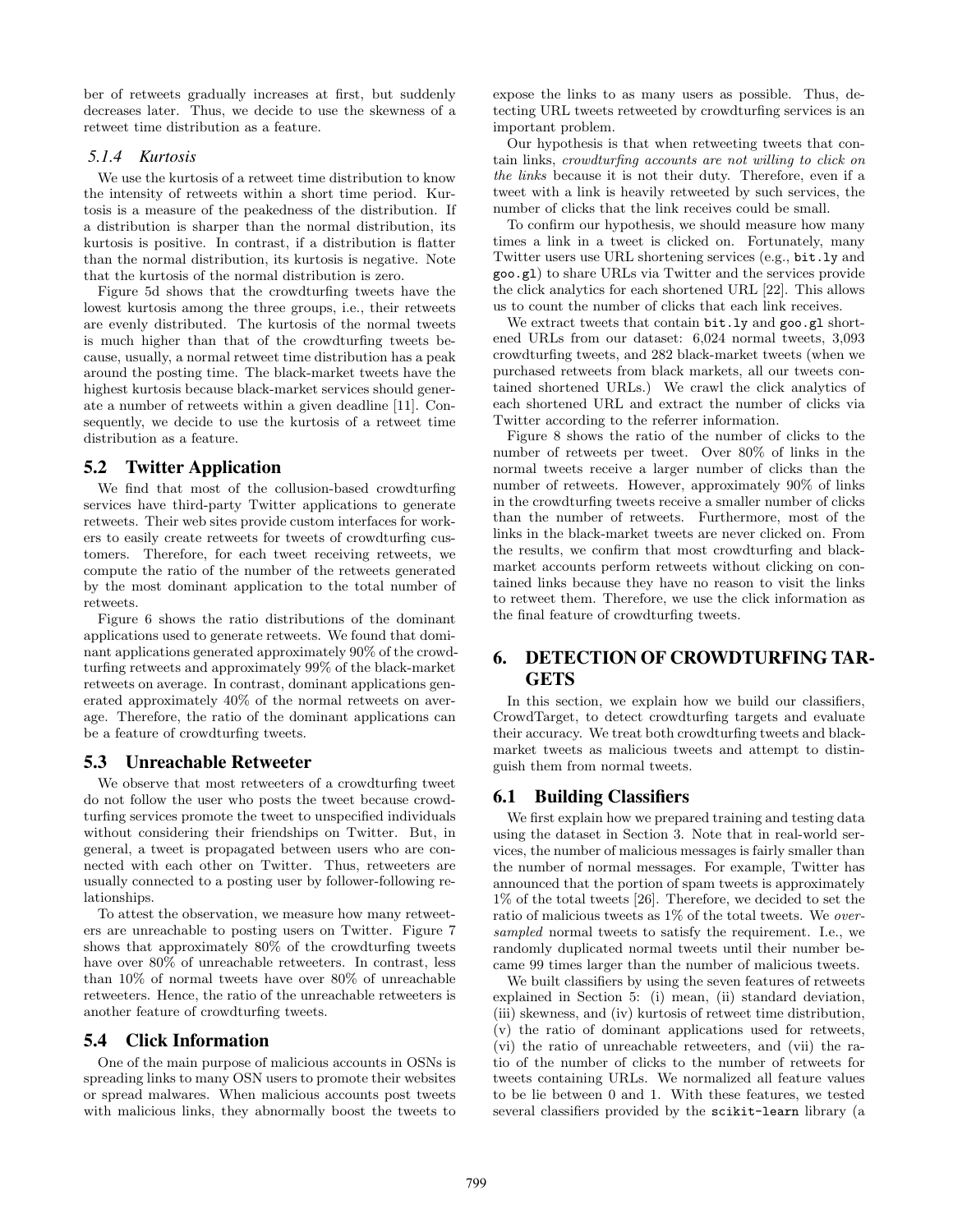

Figure 6: Ratio of the most dominant application performing retweets. Almost the same applications generate crowdturfing and black-market retweets unlike normal retweets.



Figure 7: Ratio of unreachable retweeters per tweet. Most crowdturfing and black-market retweets are generated by unreachable retweeters who do not follow the posting users.



Figure 8: Ratio of the number of clicks to the number of retweets per tweet. Unlike normal retweeters, crowdturfing and black-market retweeters do not click the URLs included in the retweeted tweets.



Figure 9: ROC curve showing TPRs and FPRs of CrowdTarget. We test Ada boost, Gaussian Naïve Bayes, and k-nearest neighbors algorithms with 10 fold cross validation.

Python machine-learning library) [21] and then selected top three classifiers showing good accuracy: Ada Boost, Gaussian naïve Bayes, and  $k$ -nearest neighbors. We validated classification results with 10-fold cross-validation.

#### 6.2 Basic Classification

First, we distinguish malicious tweets from normal tweets without using click information to deal with both tweets with and without URLs. Figure 9 shows receiver operating characteristics (ROC) curves of the algorithms that draw how TPRs change according to the changes of FPRs. We define TPR and FPR are as follows:

$$
TPR = \frac{\#TP}{\#TP + \#FN}
$$
 and 
$$
FPR = \frac{\#FP}{\#FP + \#TN},
$$

where TP stands for true positive and FP stands for false positive.

We aim to build a classifier whose target FPR is 0.01 while increasing TPR as high as possible. When the FPR was 0.01, the TPR of the k-nearest neighbors algorithm was 0.96, the TPR of the Ada Boost algorithm was 0.95, and the TPR of the Gaussian naïve Bayes algorithm was 0.87. Therefore, we selected the k-nearest neighbors algorithm as our classifier.

We also measured the area under the ROC curve (AUC) values of the three algorithms. The AUC of the Ada Boost algorithm was 0.994, the AUC of the k-nearest neighbors algorithm was 0.991, and the AUC of the Gaussian naïve Bayes algorithm was 0.99.

#### 6.3 Classification with Click Information

Next, we distinguish the malicious tweets containing URLs from the normal tweets containing URLs by additionally considering how many times the URLs are clicked on. We extracted tweets containing bit.ly and goo.gl links from our dataset. Then, we classified them with a link-based feature: the ratio of the number of clicks to the number of retweets. Since the k-nearest neighbors algorithm showed the best results in Section 6.2, we only tested the algorithm in this experiment for simplicity.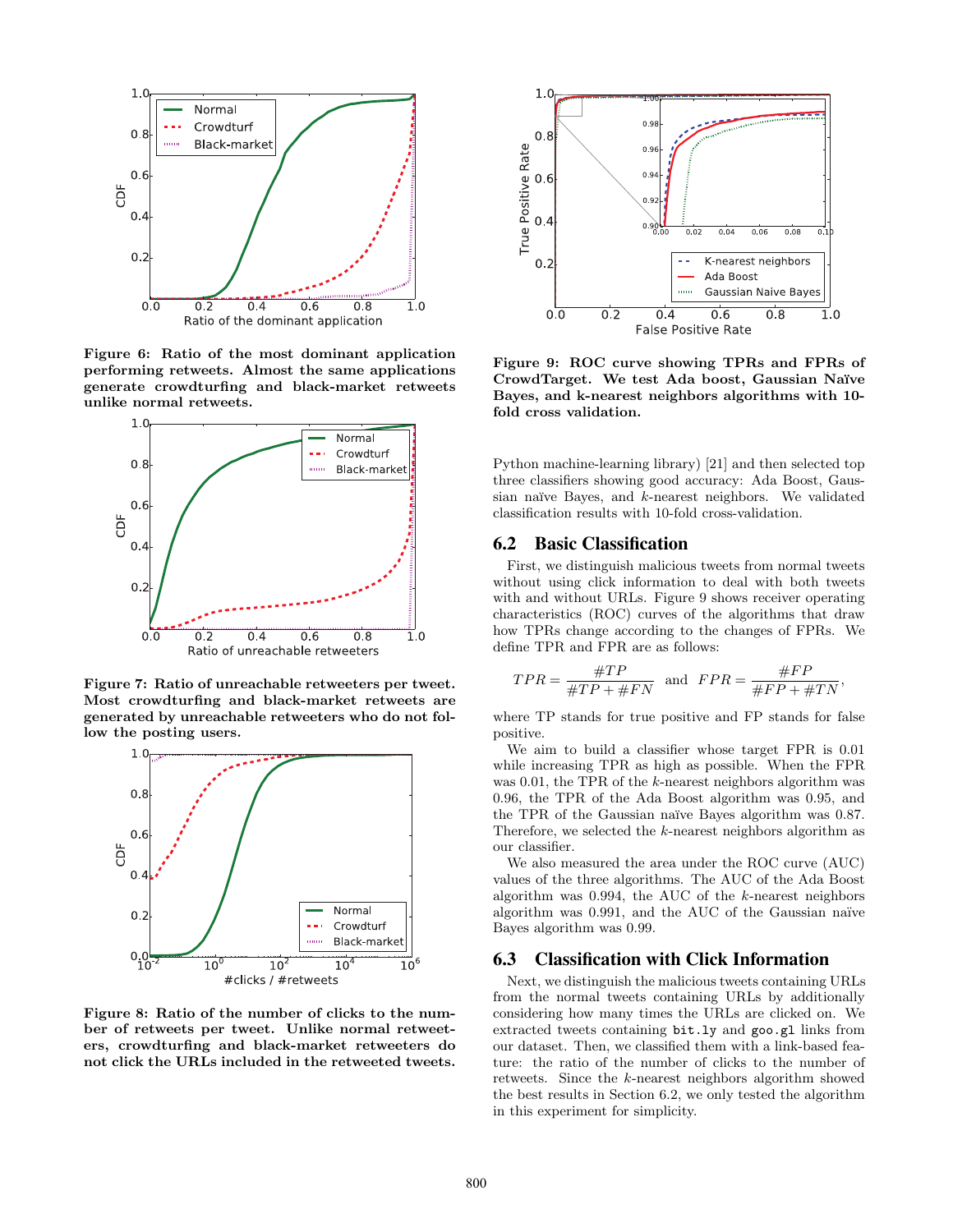

Figure 10: ROC curve showing TPRs and FPRs of CrowdTarget in distinguishing with click information and without click information. We only test k-nearest neighbors algorithm with 10-fold cross validation.

Figure 10 compares the classification results with and without click information. CrowdTarget increased accuracy by additionally considering click information. The TPR increased from 0.95 to 0.98 at FPR of 0.01, and the AUC increased from 0.989 to 0.993. Therefore, we conclude that the click information is useful to detect the malicious tweets with links.

The main shortcoming of this evaluation is that we cannot check other links that do not associated with bit.ly and goo.gl because we have no mechanism to obtain their click information. We can solve the problem if we can access the click information of t.co links in future (Section 7.4).

#### 6.4 Error Analysis

In this section, we analyze the reasons of false negatives and false positives.

#### *6.4.1 False-negative analysis*

We analyzed the malicious tweets that CrowdTarget could not detect (i.e., false negatives) and figured out the following three reasons. First, we observed that CrowdTarget misjudged certain crowdturfing tweets that received a small number of retweets. Figure 11a compares the number of retweets of the detected crowdturfing tweets and that of the undetected crowdturfing tweets. The undetected crowdturfing tweets had a smaller number of retweets than that of the detected crowdturfing tweets. Approximately 75% of the undetected tweets were retweeted less than 100 times. Although CrowdTarget cannot detect crowdturfing tweets with a small number of retweets, it is not a serious problem because their negative effects against normal Twitter users are limited.

Next, we discovered that the ratio of unreachable retweeters led to more errors than other features in CrowdTarget. Figure 11b shows that approximately 50% of the undetected crowdturfing tweets were mostly retweeted by reachable accounts; the ratio of unreachable retweeters were approximately 17%. We expect that the posting users of such undetected crowdturfing tweets bought followers on the same



(a) The number of retweets of detected and undetected crowdturfing tweets



(b) The ratio of unreachable retweeters of detected and undetected crowdturfing tweets



(c) The click ratio of detected and undetected crowdturfing tweets

#### Figure 11: Comparisons between detected and undetected crowdturfing tweets

crowdturfing service, so that their tweets will be frequently retweeted by shared followers.

Lastly, on the analysis of false negatives in the classification with click information, we recognized that a few links in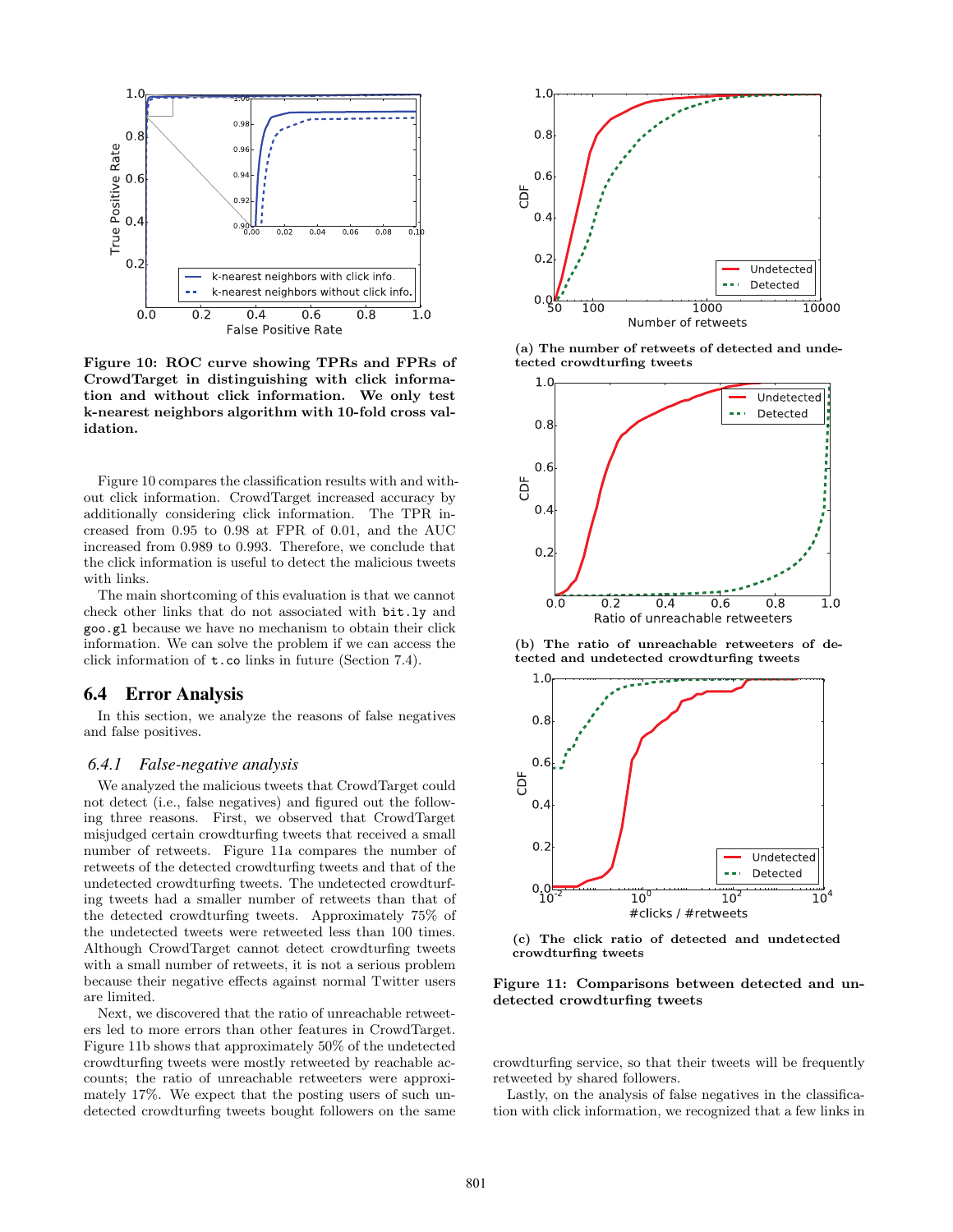the undetected crowdturfing tweets receive a larger number of clicks than retweets (Figure 11c). We searched those links on Twitter and found that they were distributed via many other tweets. Therefore, we expect that the number of clicks we measured is the aggregated number of clicks originated from every tweet containing the same links. Unfortunately, we cannot differentiate the number of clicks per tweet because bit.ly and goo.gl APIs only return domain name when retrieving referrer information (e.g., t.co and twitter.com). If we can access private data of bit.ly, goo.gl, or Twitter, we can exclude clicks from other tweets such that we can decrease the false-negative rate of CrowdTarget.

#### *6.4.2 False-positive analysis*

We manually analyzed the normal tweets classified as malicious by CrowdTarget (i.e., false positives). Most of the false positives are due to automated applications or embedded tweets [2].

First, we found that tweets of a few verified accounts were retweeted by automated applications. Table 2 shows examples of verified accounts that received retweets from the automated applications. We visited homepages of the applications to know their purposes and identified that they are automatic retweet applications. For example, TweetAdder is a famous automated application that was sued by Twitter due to its creation of many spam tweets [7]. Therefore, in fact, these are not false positives.

Second, CrowdTarget classified the embedded tweets in websites as malicious. Twitter offer an application, "Twitter Web Client", to allow a user to embed his or her tweets into a website. Any visitors of the website can retweet embedded tweets. However, we cannot guarantee that the visitors who have retweeted the embedded tweets are the user's followers. Consequently, the ratio of unreachable retweeters of embedded tweets is higher than normal tweets such that they can be misclassified. We think that if we can access the private date of Twitter, e.g., IP addresses of retweeters, we can avoid this problem.

# 7. FEATURE ROBUSTNESS

In this section, we discuss the robustness of our features against feature fabrication attempts.

## 7.1 Retweet Time Distribution

Retweeters can cooperate each other to artificially manipulate retweet time distributions. For the goal, they should arrange a retweet time schedule similar with a normal retweet time distribution and perform retweets as scheduled. However, it is difficult to do that by themselves because crowdturfing workers act independently.

The crowdturfing services also can attempt to manipulate the retweet time distributions. First, the services can manipulate every boosting task of a worker by installing a program at the worker's device. However, it is a strong assumption because the services need to persuade workers to install a program or install the software without the perception of workers.

Second, the services can handle every boosting task at the server. The services collect the tasks of workers and transmit the tasks to the target OSN when they wants. However, OSNs can recognize such activities because the same IP addresses are frequently used.

Third, the services can use bot accounts to secretly perform tasks. CrowdTarget may not work correctly if the services prepare an enough number of bot accounts to simulate the retweet time distribution of normal tweets. However, due to extra costs, we expect that the services would not take this approach.

## 7.2 Twitter Application

The crowdturfing services can use a large number of Twitter applications for evasion. By assigning different applications to different groups of workers, they can eliminate dominant applications. However, they cannot arbitrary create a large number of Twitter applications because Twitter restricts the number of application creation per day and per account. Furthermore, it is difficult to exactly control the ratio of the most dominant application, since workers can retweet any tweet at any time.

#### 7.3 Unreachable Retweeters

To reduce the number of unreachable retweeters, the crowdturfing services would request crowdturfing workers to follow the posting user of a tweet they want to retweet. However, due to three important reasons, it is impractical. First, workers should receive future tweets of the posting user even if they do not want it. Second, increasing the number of followings can decrease the popularity of workers on Twitter, which is exactly opposite to their goal. Third, workers cannot follow the posting user when the number of their followers is small or when they recently follow many accounts [27].

## 7.4 Click Information

To manipulate the number of clicks, the crowdturfing services can request crowdturfing workers to click on a link in a tweet while retweeting it. This approach could evade CrowdTarget, but it has two problems. First, crowdturfing workers unwilling to click on such a link because it may be a malicious link (e.g., spam, phishing, and drive-by downloads). Second, we expect that the distributions of artificial clicks in terms of time, geographical location, user agents, and referrers differ from those of real clicks. Note that all links shared on Twitter are automatically shortened to t.co links [28]. This allows Twitter to obtain detailed click information of all links on Twitter. Thus, generating realistic click patterns by using crowdturfing workers would be a difficult task. Unfortunately, to the best of our knowledge, no crowdturfing service currently manipulates the number of click such that we cannot confirm our expectation. Therefore, in future, we will show how much effort is necessary to produce realistic click distributions.

## 8. RELATED WORK

In this section, we explain related studies of our work.

#### 8.1 Detection of Crowdturfing Accounts

Malicious crowdsourcing has recently received considerable attention. Motoyama et al. [20] analyze various types of abuse tasks in Freelancer, one of the most popular crowdsourcing site. Wang *et al.* [33] collect data from crowdturfing sites based in China, Zhubajie and Sandaha, and analyze their structures, scale, and the amount of money involved in it.

Several researchers propose methods to detect crowdturfing aiming at OSNs. Lee et al. [18] and Wang et al. [32] aim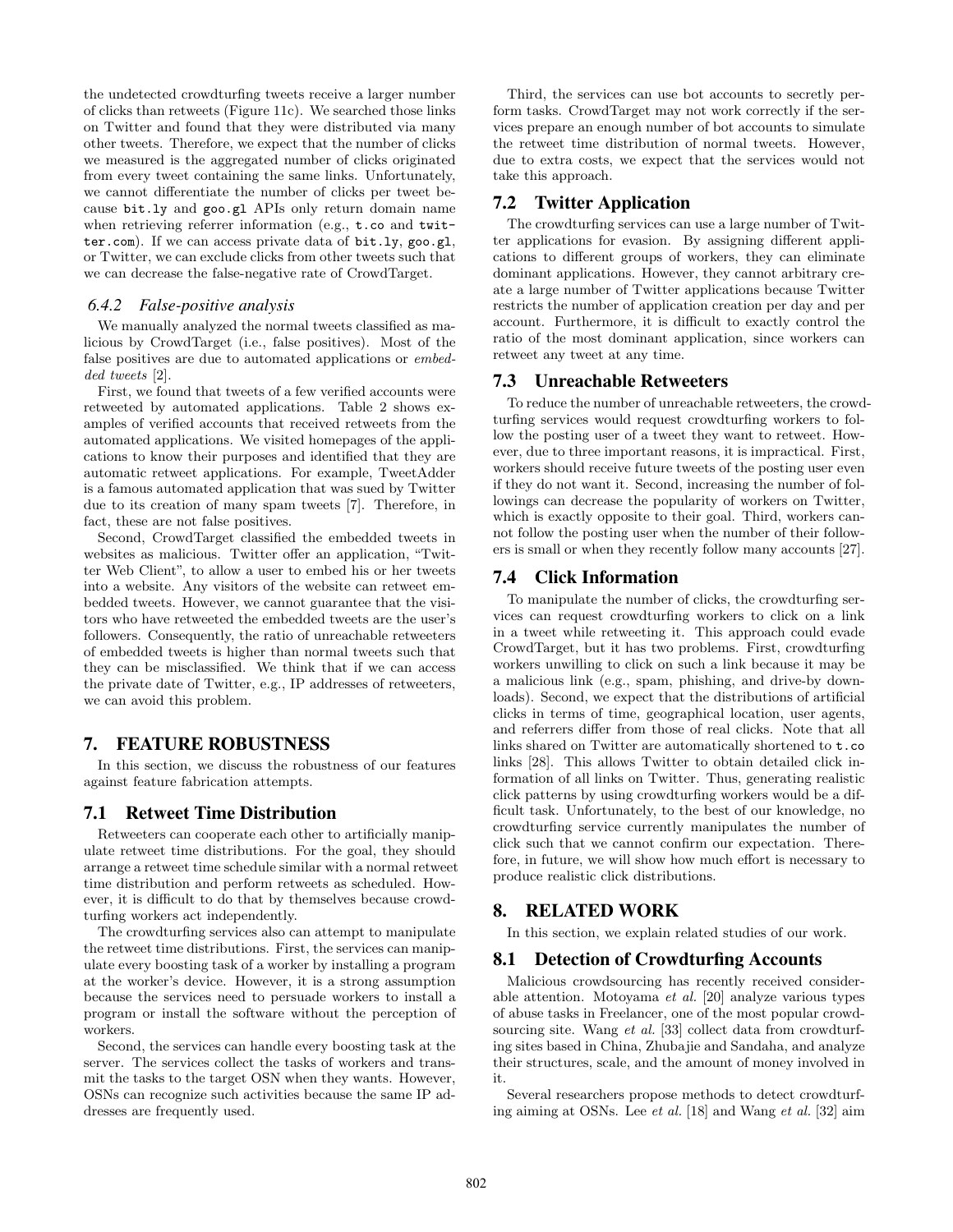| Verified accounts   | <b>Application name</b> | <b>Application homepage</b>  |
|---------------------|-------------------------|------------------------------|
| PopWrapped          | TweetAdder              | http://tweetadder.com        |
| m_bukairy           | rtwity                  | http://www.rtwity.com        |
| <b>ODEONCinemas</b> | Twitaculous             | http://twitaculous.com       |
| alweeamnews         | twittretweet_EEE        | http://twittretweet.com      |
| CaesarsPalace       | Social Rewards          | http://web.socialrewards.com |
| Almatrafi           | rettwwet_net            | http://rettwwet.net          |
| MohammadMamou       | KLILK API RETWEET       | http://www.klilk.com         |

Table 2: Example of verified accounts that received retweets from accounts using automated applications

to detect OSN accounts performing crowdturfing tasks on Twitter and Weibo, respectively. These studies use accountbased features introduced in conventional spam detection studies, such as the ratio of tweets including links, the number of tweets per day, and the number of retweets per tweet. Lee *et al.* [19] detect malicious tasks targeting Twitter in Fiverr, one of the popular crowdsourcing site.

#### 8.2 Detection of Malicious Accounts

There are a large number of studies of detecting malicious accounts in OSNs. We classify them into three types: account-based methods, graph-based methods, and behaviorbased methods. First, account-based methods [12,17,23,34, 35] extract various features from user profiles and postings, and use them to build machine-learning classifiers. Second, graph-based methods [9, 10, 13, 30, 36, 37] detect malicious accounts by using the observation that malicious accounts usually have few connections with normal accounts. Third, recent researchers detect malicious accounts by monitoring their synchronized group activity. For example, COMPA [15] detects compromised accounts by catching similar changes of account behavior within a short time. Clickstream [31] classifies accounts based on the similarity of clickstream sequences. CopyCatch [8] and SynchroTrap [11] detect malicious accounts that have synchronized Facebook like patterns. CatchSync [16] uses synchronicity and normality of accounts to detect malicious accounts.

#### 8.3 Detection of Black-market Accounts

Some researchers focus on black markets for OSNs. Stringhini et al. [24] analyze Twitter follower markets. They describe characteristics of Twitter follower markets and classify customers of the markets. Thomas et al. [25] investigate black-market accounts used for distributing Twitter spams. Cristofaro et al. [14] analyze Facebook like farms by deploying honeypot pages. Viswanath et al. [29] detect black-market Facebook accounts based on their like behaviors.

### 9. CONCLUSION

In this paper, we proposed a novel crowdturfing detection method using target objects of crowdturfing tasks, Crowd-Target. We observed that the manipulation patterns of the target objects maintained, regardless of what evasion techniques crowdturfing accounts used. Through the observation, we distinguished tweets that received retweets by crowdturfing sites from tweets that received retweets by normal Twitter users. Evaluation results showed that Crowd-Target could detect crowdturfing retweets on Twitter with TPR of 0.98 at FPR of 0.01.

## Acknowledgments

We would like to appreciate our shepherd Guoliang Xue and anonymous reviewers for their invaluable comments and suggestions. This work was supported by ICT R&D program of MSIP/IITP. [14-824-09-013, Resilient Cyber-Physical Systems Research]

## 10. REFERENCES

- [1] Addmefast. http://addmefast.com/.
- [2] Embedded tweets. https://dev.twitter.com/web/embedded-tweets/.
- [3] Klout. https://klout.com/.
- [4] Retweets.pro. http://retweets.pro/.
- [5] Socialshop. http://socialshop.co/.
- [6] Traffup. http://traffup.net/.
- [7] Twitter reaches spam lawsuit settlement with tweet adder.

http://marketingland.com/twitter-reaches-spamlawsuit-settlement-with-tweet-adder-45890/.

- [8] A. Beutel, W. Xu, V. Guruswami, C. Palow, and C. Faloutsos. CopyCatch: Stopping group attacks by spotting lockstep behavior in social networks. In International World Wide Web Conference (WWW), 2013.
- [9] Y. Boshmaf, D. Logothetis, G. Siganos, J. Lería, J. Lorenzo, M. Ripeanu, and K. Beznosov. Íntegro: Leveraging victim prediction for robust fake account detection in OSNs. In Network and Distributed System Security Symposium (NDSS), 2015.
- [10] Q. Cao, M. Sirivianos, X. Yang, and T. Pregueiro. Aiding the detection of fake accounts in large scale social online services. In USENIX Symposium on Networked Systems Design and Implementation (NSDI), 2012.
- [11] Q. Cao, X. Yang, J. Yu, and C. Palow. Uncovering large groups of active malicious accounts in online social networks. In ACM Conference on Computer and Communications Security (CCS), 2014.
- [12] Z. Chu, S. Gianvecchio, H. Wang, and S. Jajodia. Who is tweeting on Twitter: Human, bot, or cyborg? In Annual Computer Security Applications Conference  $(ACSAC)$ , 2010.
- [13] G. Danezis and P. Mittal. SybilInfer: Detecting Sybil nodes using social networks. In Network and Distributed System Security Symposium (NDSS), 2009.
- [14] E. De Cristofaro, A. Friedman, G. Jourjon, M. A. Kaafar, and M. Z. Shafiq. Paying for likes?: Understanding Facebook like fraud using honeypots. In Internet Measurement Conference (IMC), 2014.